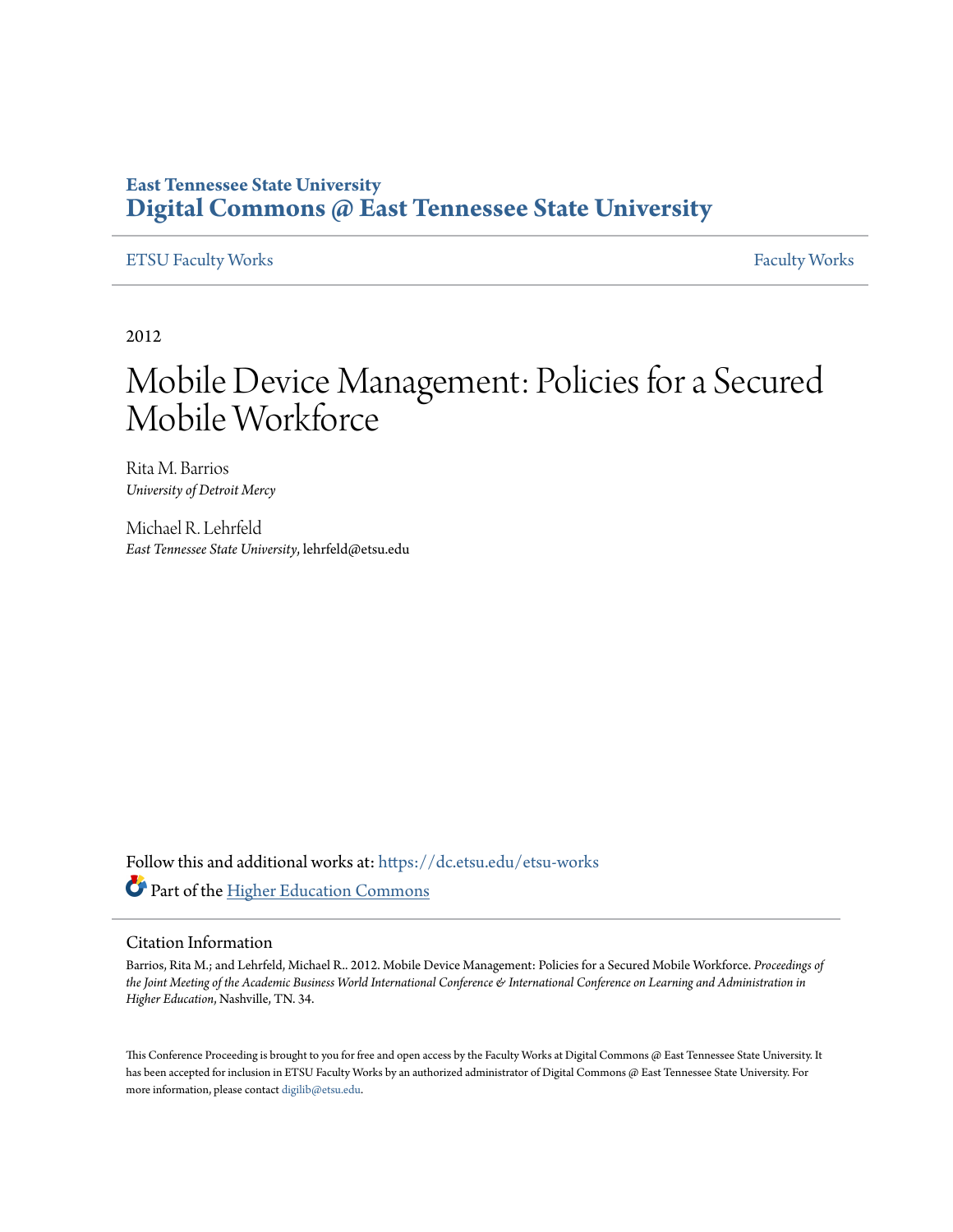## Mobile Device Management: Policies for a Secured Mobile Workforce

#### **Copyright Statement**

This document was published with permission from the publisher. It was originally published in the Proceedings of the Joint Meeting of th [Academic Business World International Conference](http://abwic.org/) and [International](http://iclahe.org/) [Conference on Learning and Administration in Higher Education](http://iclahe.org/).

This conference proceeding is available at Digital Commons @ East Tennessee State University: [https://dc.etsu.edu/etsu-works/3045](https://dc.etsu.edu/etsu-works/3045?utm_source=dc.etsu.edu%2Fetsu-works%2F3045&utm_medium=PDF&utm_campaign=PDFCoverPages)